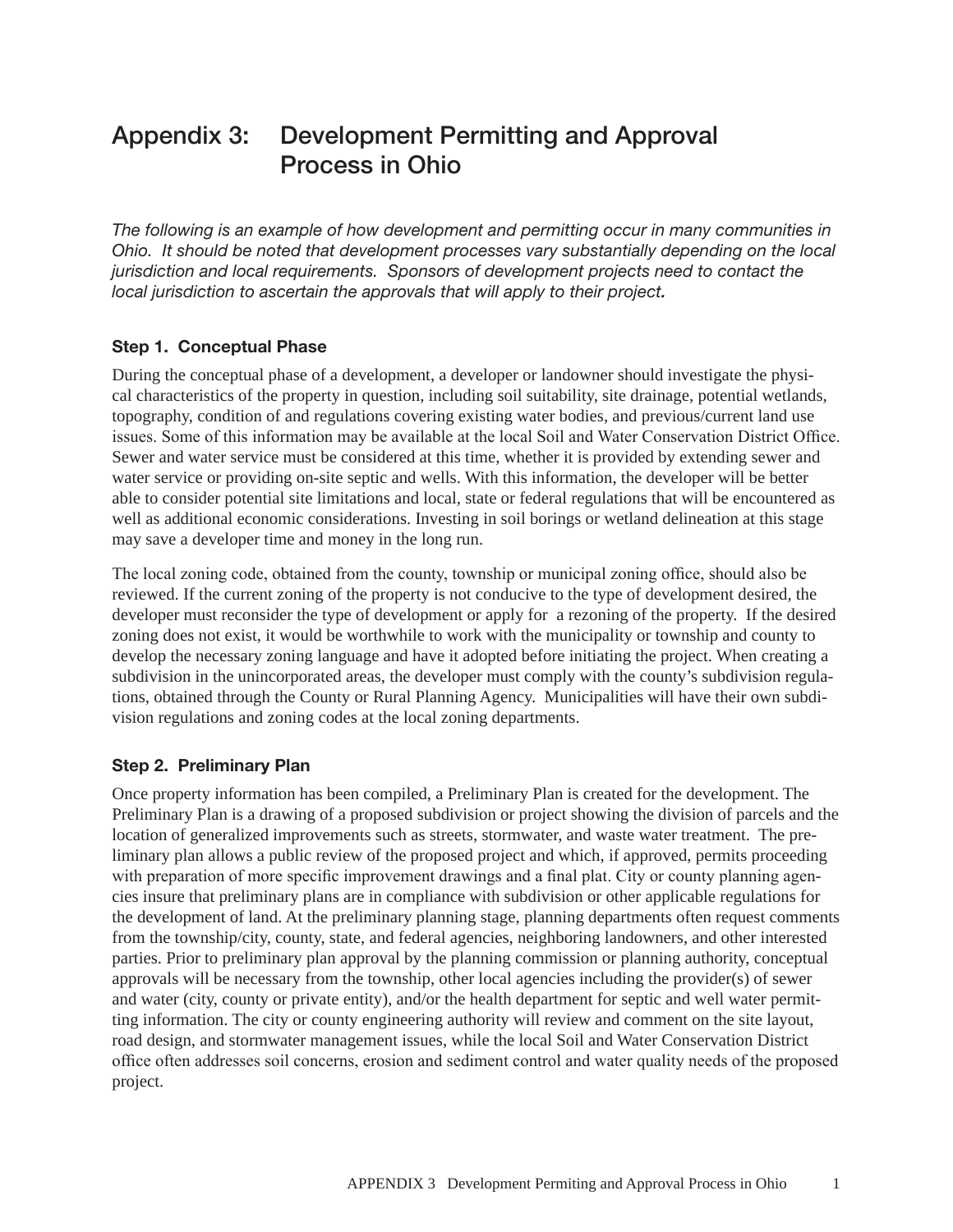The existence of streams and wetlands should be noted on preliminary plans, having been explored prior to detailed engineering studies for the development. Two agencies, U.S. Army Corps of Engineers and the Ohio Environmental Protection Agency have jurisdiction over stream and wetland impacts in Ohio. Additional information is given in Appendix \_ Overview of Stream/Wetland Regulations. If site characteristics, soils maps or other resource maps indicate the potential for wetlands to exist, a qualified wetland consultant should be retained to perform a wetland delineation and to follow the necessary permitting requirements. Note: Note in addition to US Army Corps of Engineer or Ohio EPA permits other local requirements may apply such as floodplains, or stream setbacks.

# Step 3. Improvement Drawing Phase

After the preliminary plan is approved by the local planning commission, the actual design or Improvement Drawing phase begins. At this stage, the developer's engineer provides detailed designs for infrastructure such as roadways, water supply, wastewater systems and storm drainage including a detailed analysis of stormwater quality and quantity. It is generally at this time that the erosion and sediment control plans or the Stormwater Pollution Prevention Plan (SWP3 or SWPPP) is created. This plan outlines steps and practices to minimize damage to water resources from both construction activities (primarily sediment) and from impacts of the new landuse and stormwater runoff. It contains erosion and sediment control practices applied during construction, and also specifies post-construction or permanent practices aimed at protecting the overall water quality of streams and water resources of the site and downstream area. Although the SWP3 is generally created at this point, it is important to remember that overall site planning and the design principles mentioned in the other chapters are integral components of a good stormwater pollution prevention plan (SWP3). Of course, the improvement drawings incorporate both stormwater pollution prevention aspects and traditional stormwater management requirements of the local government.

The SWP3 portion of improvement drawings are required by the Ohio Environmental Protection Agency (Ohio EPA) under the General Stormwater National Pollutant Discharge Elimination System (NPDES) Permit for Construction Sites. Appendix \_ provides more information about NPDES permit regulations for construction activities. This permit requires the owner or developer to submit a notice of intent (NOI) to the Ohio EPA prior to the start of construction once an adequate plan is developed. By submitting an NOI, the developer certifies than an SWP3 has been developed. The SWP3 review and in some cases, approval, is often done by the local Soil and Water Conservation District or other reviewing agency in the majority of Ohio's urbanizing counties. The Ohio EPA reserves the right to review the SWP3 and to request revisions if necessary even if review is performed by another entity. In addition to Ohio EPA's requirements, local units of government may have their own requirements, which may be more restrictive. For examples of a local erosion and sediment control or stormwater ordinance contact the Ohio Department of Natural Resources or your local Soil and Water Conservation District Office.

# Step 4. Final Plat and Construction

Once the Improvement Drawings have been reviewed and approved by the city or county engineering authority and the SWPPP portion has been reviewed and approved by the Soil and Water Conservation District or Ohio EPA, the developer will seek bids from local contractors. A pre-construction meeting should be held with the county or city engineer, sanitary engineer, developer, developer's engineer, contractor, township or city zoning inspector and road superintendent, Soil and Water Conservation District, sewer and water provider, and other interested parties, prior to the start of construction, to discuss the construction plans and specifications for the project and determine site contacts and inspection schedules.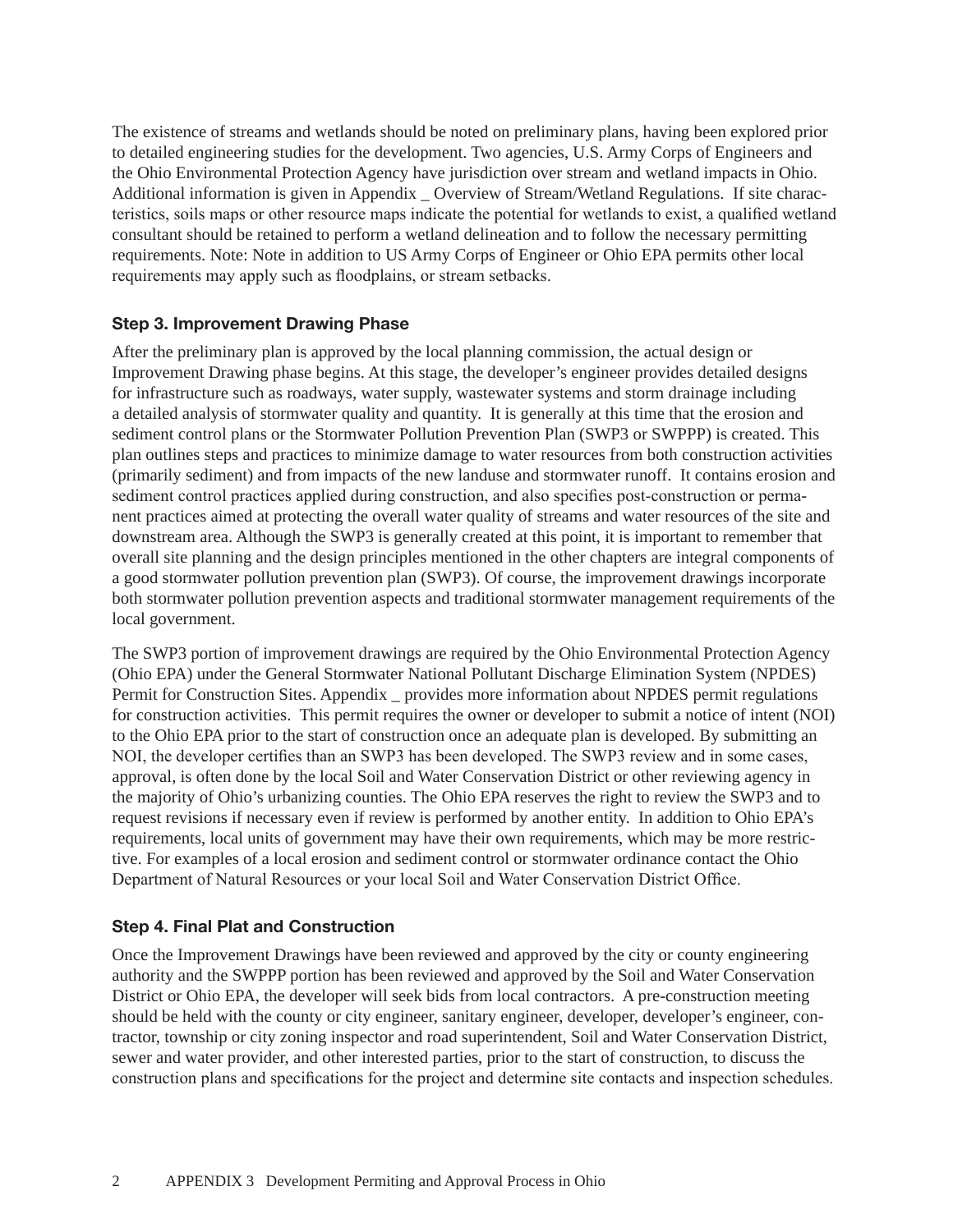Within seven days of the start of clearing and grubbing, the necessary Best Management Practices for erosion and sediment control should be installed. Regular inspections for compliance with the SWP3 and the NPDES General Permit may be performed by the Soil and Water Conservation District, Ohio EPA, the contractor's representative and by the local inspection authority if one exists.

The Final Plat provides a final drawing of the project including all lot, street, easement, and complete survey information. Once the final plat for the development is approved by the county planning commission or local unit of government, it is recorded and the developer can then sell lots. After all of the improvements for the project have been installed, the developer's last requirement is to complete stabilization of the site. All bare areas should be stabilized prior to selling lots to the builders or homebuyers. If the developer does not choose to remain responsible for the erosion and sediment control on the individual building lots, he can work with the builders to obtain Individual Lot Notices of Intent (NOI) and transfer the responsibility to them.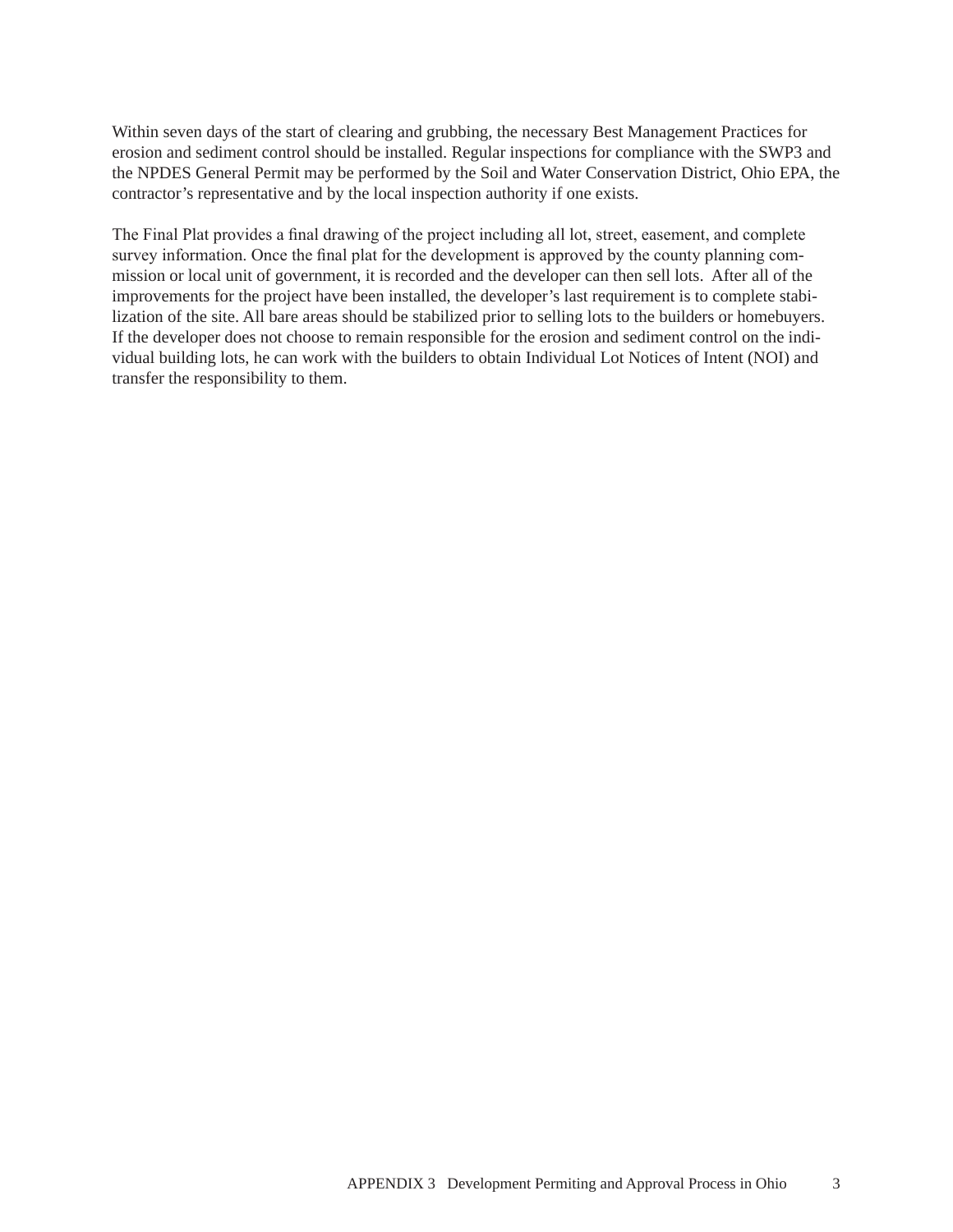# Regulatory Review and Contact Information

| Level of<br>Government | Agency                                                                       | <b>Oversees</b>                                                                                                                                                                                                                                       |
|------------------------|------------------------------------------------------------------------------|-------------------------------------------------------------------------------------------------------------------------------------------------------------------------------------------------------------------------------------------------------|
| Federal                | Army Corps of Engineers (ACOE)<br>www.usace.army.mil                         | • Wetlands*<br>• Stream channel alteration                                                                                                                                                                                                            |
| <b>State</b>           | <b>Ohio Environmental Protection Agency</b><br>(OEPA)<br>www.epa.state.oh.us | • National Pollutant Discharge Elimination System permit (NPDES)<br>Notice of Intent (NOI) – application for NPDES permit coverage<br>Stormwater Pollution Prevention Plan (SWP3)                                                                     |
|                        |                                                                              | • Total Maximum Daily Load (TMDL)                                                                                                                                                                                                                     |
|                        |                                                                              | • Wetlands and Isolated Wetlands                                                                                                                                                                                                                      |
|                        |                                                                              | • Permits to Install (PTIs) for sanitary sewer extensions or commercial<br>and industrial sewage disposal systems                                                                                                                                     |
|                        |                                                                              | • Redevelopment of sites with prior industrial land use may require the<br>following permits:<br>$>$ Rule 13 (Landfills)<br>> VAP Program (Contaminated Soils)<br>> Phase I and II Assessments<br>> No Further Action Letter<br>> Covenant Not to Sue |
|                        | Ohio Department of Natural Resources<br>ODNR) www.dnr.state.oh.us            | • Existing dams (Ohio Dam Law)                                                                                                                                                                                                                        |
| County                 | <b>Health Department</b>                                                     | • Septic systems for residential developments                                                                                                                                                                                                         |
|                        |                                                                              | • Drinking water wells for residential developments                                                                                                                                                                                                   |
|                        | Sanitary Engineer                                                            | • Centralized sewer and water                                                                                                                                                                                                                         |
|                        | County Engineer/Stormwater Manage-<br>ment                                   | • Stormwater management                                                                                                                                                                                                                               |
|                        |                                                                              | • Road specifications (site distance)                                                                                                                                                                                                                 |
|                        | Soil and Water Conservation District                                         | • Soils information                                                                                                                                                                                                                                   |
|                        | (SWCD)                                                                       | • Stormwater Pollution Prevention Plan (SWP3)<br>(Where required under local ordinances. The SWP3 is a requirement of<br>the Ohio EPA.)                                                                                                               |
|                        | <b>Planning Agency</b>                                                       | • Conformance to county subdivision regulations; county resolutions                                                                                                                                                                                   |
| Local                  | Municiplity or Township Planning Office                                      | • Local zoning code                                                                                                                                                                                                                                   |
|                        |                                                                              | • Ordinances                                                                                                                                                                                                                                          |
|                        | <b>City Engineer/Stormwater Management</b>                                   | • Sewer and water connections                                                                                                                                                                                                                         |
|                        |                                                                              | • Erosion and sediment controls                                                                                                                                                                                                                       |
|                        |                                                                              | • Construction and Stormwater management plans                                                                                                                                                                                                        |
|                        |                                                                              | • Improvement plans                                                                                                                                                                                                                                   |

\* Indicates primary contact agency